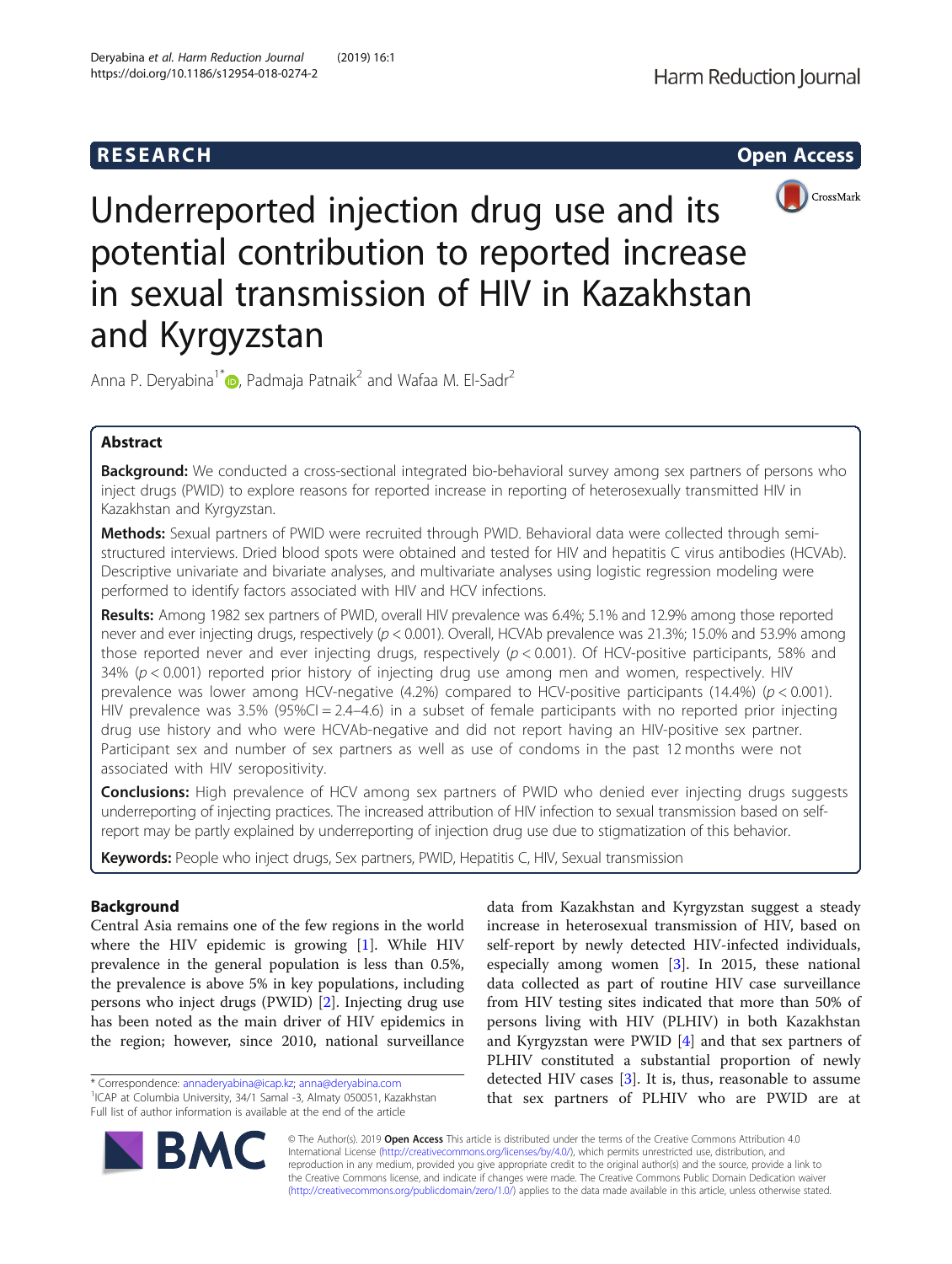increased risk for HIV infection and may constitute a growing percentage of newly detected HIV cases. At the same time, according to the national HIV testing data (also referred to as Form 4), testing yield among women tested for HIV as part of their antenatal care from 2010 to 2015 remained stable at 0.01% in Kazakhstan and at 0.03–0.04% in Kyrgyzstan.

The reasons for the reported increase in the number of reported cases of sexually acquired HIV infections registered in the national surveillance systems are not fully understood. The critical question is whether the increase in reported heterosexually acquired HIV among sexual partners of PWID who are HIV-infected is largely due to true increases in sexual transmission or due to underreported injection drug use by sexual partners who are PWID. No study to date has attempted to better understand the reasons behind the increased reporting of heterosexually acquired HIV infection in Kazakhstan and Kyrgyzstan.

To address this gap, we examined biological and behavioral characteristics of sex partners of PWID in order to assess possible reasons for reported increases in heterosexual HIV transmission in Kazakhstan and Kyrgyzstan.

#### Methods

#### Aim and design

We conducted a cross-sectional survey in a convenience sample of sex partners of PWID to determine HIV and hepatitis C virus (HCV) seroprevalence and to identify factors associated with HIV infection. Verbal informed consent was obtained from all participants.

#### Setting

The data were collected during June–August 2013. The study was conducted in four cities in Kazakhstan (Karaganda, Temirtau, Ust-Kamenogorsk, and Kostanai) and four cities in Kyrgyzstan (Bishkek and Tokmok, Jalalabad and Osh) reporting the highest rates of sexually transmitted HIV infections as per the national case surveillance data in each of the two countries.

# Study population and sampling

We enrolled consenting females or males that were at least 18 years of age who reported a history of oral, anal, or vaginal sex with a PWID during the last 12 months. To limit to non-injecting persons, both people who reported injection drug use within the preceding 12 months and those who had visible marks of recent injections were excluded. Most participants were recruited directly through PWID, the latter via respondent-driven sampling to participate in routinely conducted national sentinel integrated biological behavioral surveys (IBBS). As part of the routine IBBS interviews, PWID were asked if they had non-injecting sex partners during the past 12 months. Following IBBS interviews, respondents that indicated having sex partners during the prior 12 months were asked to refer their non-injecting sex partners using recruitment coupons, depending on the number of sex partners reported during the interview. PWID participating in IBBS who brought their sex partners to participate in the survey were compensated with pre-paid mobile phone cards. Additional sex partners were recruited through PWID who visited non-governmental organizations (NGOs) working with PWID rather than during the IBBS. Sex partners of PWID who presented to the study sites were offered participation in the study.

A total of 1640 PWID (940 in Kazakhstan and 700 in Kyrgyzstan) included in the IBBS were approached for recruitment of their sex partners. On average, one to two recruitment coupons per PWID were provided (in total 2410 coupons were distributed). A total of 2055 sex partners of PWID presented to the study sites, and 2022 (98%) sex partners of PWID who met the selection criteria agreed to participate in the study. Of 2022, 1625 (80%) were recruited through PWID in the IBBS, while 397 (20%) were recruited through PWID visiting NGOs. Forty participants (2 in Kazakhstan and 38 in Kyrgyzstan), whose surveys were largely incomplete, were excluded from further analysis, thus reducing the final number of study participants to 1982 (1125 from Kazakhstan and 857 from Kyrgyzstan).

#### Serology PWID

Presence of antibodies to HIV and HCV was ascertained by testing blood specimens collected from study participants through dried blood spot (DBS). Enzyme-linked immunoabsorbent assay (ELISA) was used in accordance with the national HIV (initial and confirmatory) and HCV testing algorithms approved for use in IBBS. The types of ELISAs used for initial testing varied by country for each of the two viruses, but confirmatory testing was done by Murex (ABBOTT) according to the manufacturers' instructions. In Kazakhstan, samples testing positive by CombiBest anti-HIV 1,2 assay (Vektor-Best) were confirmed by Murex anti-HIV assay (ABBOTT). For HCV testing, samples that screened positive by Best anti-HCV assay (Vektor-Best) were confirmed by Murex anti-HCV ELISA (ABBOTT). In Kyrgyzstan, samples testing positive for HIV using the UniBest anti-HIV 1,2 assay (Vektor-Best) were confirmed by Murex anti-HIV assay (ABBOTT). For HCV testing, samples testing positive for HCV by RecombiBest anti-HCV-strip assay (Vektor-Best) were confirmed by Murex anti-HCV ELISA (ABBOTT).

#### Sample size and statistical analysis

The target sample size was determined based on the average number of non-injecting sex partners per PWID per year as reported in the IBBS among PWID.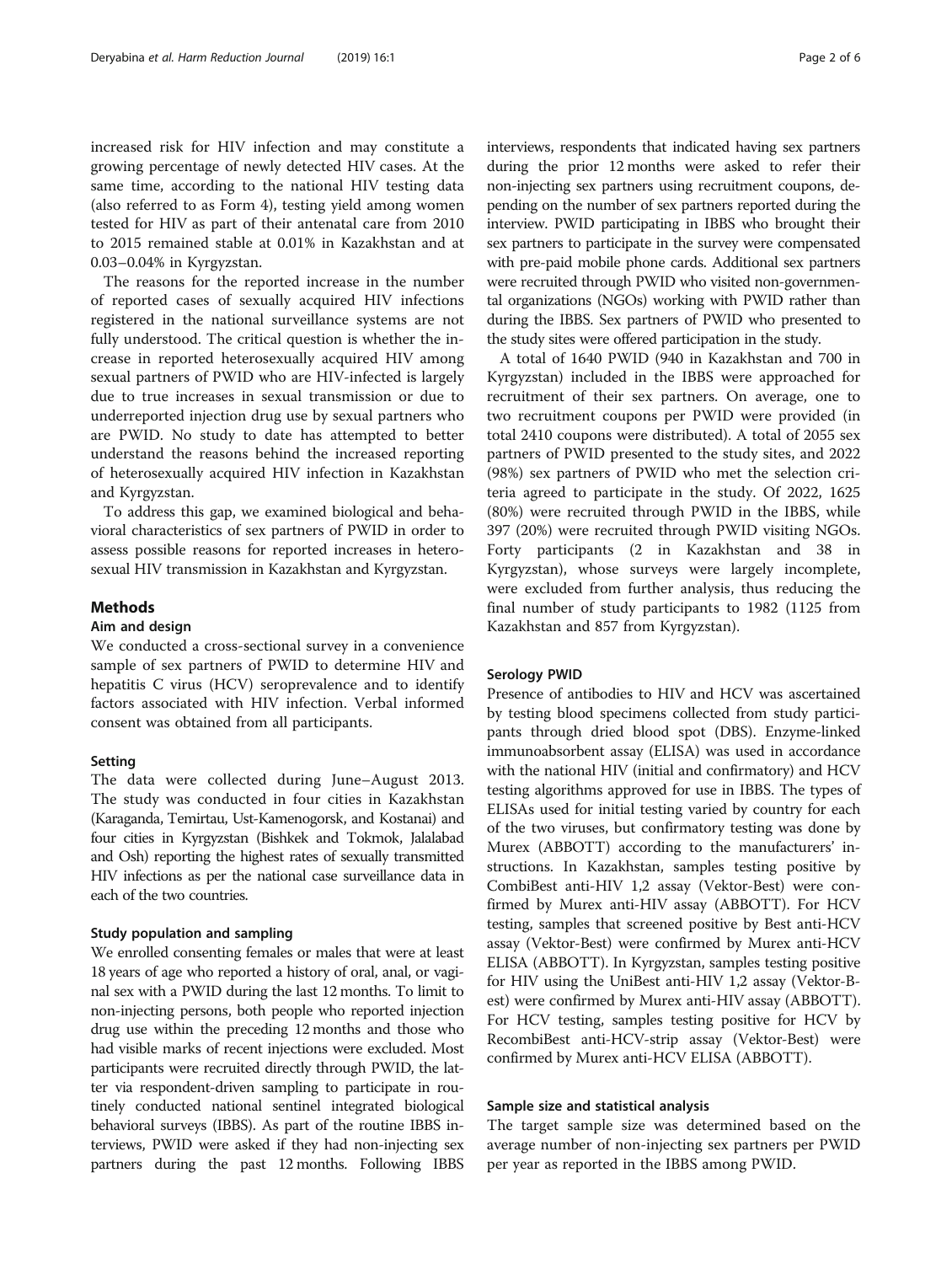Following descriptive univariate and bivariate analyses, multivariate analyses were conducted using logistic regression modeling to identify factors independently associated with HIV and HCV, while adjusting for potential clustering in participants and their recruiter by using generalized estimating equations (GEE).

To estimate HIV prevalence among a subset of participants least likely to be injecting drugs, we conducted a sub-analysis among sex partners who reported no prior injecting use history and tested negative for HCVAb.

All analyses were conducted using Stata [\[5](#page-5-0)]. Pearson's chi-square test was used to look at the magnitude of differences and judge the significance. Associations were assessed to be significant if  $p$  values were < 0.05. Full models (containing all the covariates) were tested for model fit using the Pearson's goodness of fit test before model reduction for assessing independent associations.

#### Results

# Social and demographic characteristics

Participants included 1706 women (86%) and 276 men (14%) ranging in age from 18 to 65 years with a median and mean age of 33 years (IQR = 27–39). Most male participants either had a cohabiting partner without being officially married (33%) or were single and not residing with a partner (31%), while female participants were either married (22%), had a cohabiting partner without being married (25%), were single and not residing with a partner (24%), or were divorced (22%). Responses to levels of income and contributions to family budgets also varied by sex with 43% of male participants responding that they were key income generators for their families, while only 24% of women gave this response ( $p < 0.001$ ).

#### Prior drug injecting behavior

By definition, all participants reported not having injected drugs in the 12 months preceding study entry. Among the latter group, most participants (83.6%; 95%CI 81.9–85.2) reported never injecting drugs. Reports of ever injecting drugs were significantly higher among male partners (38.8%; 95%CI 33.0–44.6) compared to female partners  $(12.8\%; 95\% \text{CI } 11.2-14.4)$   $(p < 0.001)$ .

# Sexual behavior and history of sexually transmitted infections

Regarding the number of sex partners over the past 12 months, the majority of men (201 participants, 72.8%) reported more than one partner, while 42.1% women (718 participants) did so ( $p < 0.001$ ). The majority (836 participants, 91.0%) of participants with more than one sex partner in the last 12 months reported having had sex with both PWID and with individuals who did not inject drugs. Of all participants, in the past 12 months, 30.0% (95%CI 28.0–32.0) reported that they always used condoms with their partners who inject drugs and 28.1% (95%CI 25.0–31.0) of those who had both PWID and non-injecting sex partners reported always using condoms with non-injecting partners ( $p > 0.05$ ). Use of condoms with different types of partners did not differ by sex  $(p > 0.05)$  (Table [1\)](#page-3-0).

Reports of symptoms of sexually transmitted infections (STIs) in the past 6 months were significantly higher among female participants (23.4%; 95%CI 21.4–25.4) compared to male participants (9.8%; 95%CI 6.2–13.3)  $(p < 0.001)$ . Frequency of condom use was not associated with report of STI symptoms. However, women who reported more than one sex partner over the past 12 months and had history of ever injecting drug use in the past, i.e., prior to the last 12 months, were more likely to report STI symptoms in the past 6 months.

# HCV prevalence

HCV seroprevalence among participants was high (21.3%) and significantly higher among men compared to women (48.9% in men and 16.9% in women,  $(p < 0.001)$ . Overall, HCV seroprevalence was significantly higher among those who reported more than one sex partner in the last 12 months (23.5% vs 19.5%,  $X^2$  (1) = 4.77,  $p = 0.03$ ), and this was noted similarly among women and men. HCV prevalence was significantly higher among participants who had ever injected drugs in the past (72.9% in men and 44.5% in women) compared to those who reported never injecting drug use (33.7% in men and 12.8% in women),  $p < 0.001$ ). The history of ever injecting drugs was the only significant predictor of HCVAb positivity in men and women  $(OR = 6.6; 95\%CI = 5.1-8.5)$ (Table [2\)](#page-3-0); however, only 57.8% of HCVAb-positive men and 33.6% of HCVAb-positive women ( $p < 0.001$ ) reported prior history of ever injecting drugs. Of 245 HCVAb-positive women with HIV, 68.2% reported never injecting drug use (95%CI 61.9–74.0).

In the subset of 1572 participants (79% of all study participants) with no reported prior injecting drug use history that were also HIV-negative, HCV prevalence was 11.8% in women and 31.2% in men ( $p < 0.001$ ).

# HIV prevalence

Overall, HIV prevalence among participants was 6.4% and marginally higher among men (9.1%) compared to women  $(6.0\%)$  ( $p = 0.05$ ). Irrespective of sex, HIV prevalence was significantly lower among those who reported no history of injecting drug use (5.1%; 95%CI 4.1–6.3) versus those who had ever injected drugs in the past (12.9%; 95%CI 9.5–17.1) ( $p < 0.001$ ). HIV prevalence was significantly lower (4.2%) in participants who were HCV-negative compared to HCV-positive participants  $(14.4%)$  ( $p < 0.001$ ). There was no statistically significant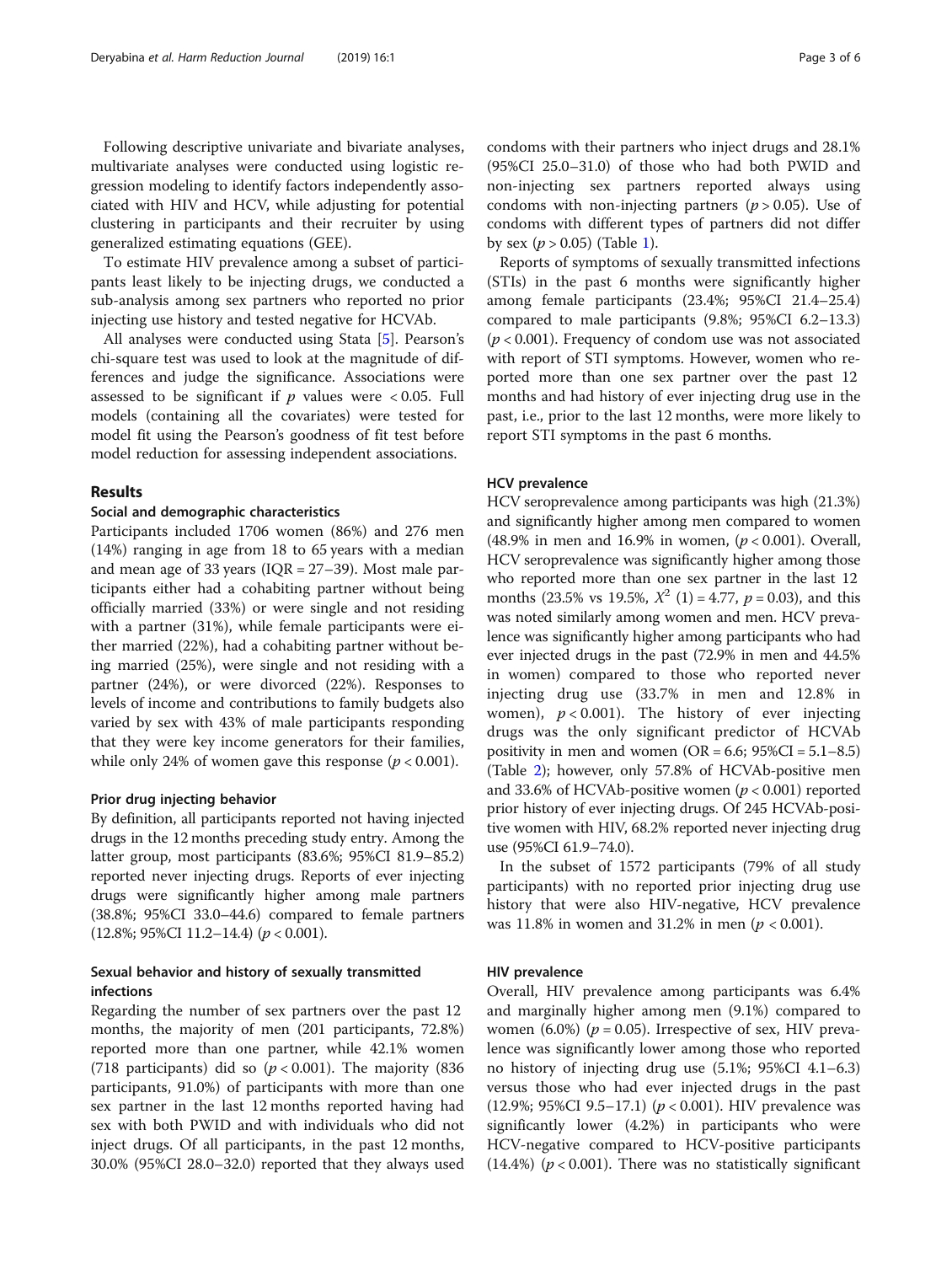|                                          | Men $(N = 276)$ % (95% confidence interval) | Women ( $N = 1706$ ) % (95% confidence interval)                                                                                      | $p$ -value |
|------------------------------------------|---------------------------------------------|---------------------------------------------------------------------------------------------------------------------------------------|------------|
| Reported more than one sex partner       | 72.8% (67.5-78.1)                           | 42.1% (39.7-44.4)                                                                                                                     | < 0.001    |
| Use of condoms with PWID partners        |                                             |                                                                                                                                       |            |
| Always                                   | 32.6% (27.1-34.5)                           | 29.5% (27.4-31.8)                                                                                                                     | 0.30       |
| Sometimes                                | 38.8% (33.0-44.8)                           | 43.1% (40.8-45.5)                                                                                                                     | 0.30       |
| Never                                    | 28.6% (23.4-34.3)                           | 27.3% (25.2-29.5)                                                                                                                     | 0.65       |
| 12 months ( $N = 196$ men and 650 women) |                                             | Use of condoms with non-PWID partners among respondents who reported having sex with both PWID and non-PWID partners in the preceding |            |
| Always                                   | 30.6% (24.2-37.6)                           | 27.2% (23.8-30.8)                                                                                                                     | 0.36       |
| Sometimes                                | 41.3% (34.4–48.6)                           | 52.3% (48.4–56.2)                                                                                                                     | 0.36       |
| Never                                    | 28.1% (21.9–34.9)                           | 20.5% (17.4-23.8)                                                                                                                     | 0.35       |

<span id="page-3-0"></span>Table 1 Selected sexual behaviors reported in the preceding 12 months

difference in HIV prevalence by number of sex partners in the past 12 months.

A limited number of participants (31 females and 6 males; 2% of study population) reported being aware of having an HIV-positive partner. For female participants, having an HIV-positive partner and their own prior use of injecting drugs were two factors associated with significantly higher HIV-positive prevalence ( $p < 0.001$ ), but the number of sex partners ( $p = 0.37$ ), reported STI symptoms  $(p = 0.05)$ , and the reported consistent use of condoms with all partners over the past 12 months ( $p = 0.53$ ) were not associated with seropositivity. For male participants, having an HIV-positive partner and the reported consistent use of condoms with all partners over the past 12 months were the only factors associated with higher risk of HIV seropositivity ( $p < 0.001$ ).

In the subset of 1103 female participants (56% of all study participants; 65% of all female participants) with no reported prior injecting drug use history that were also HCV-negative and did not report having an HIV-positive sex partner, HIV prevalence was 3.5%  $(95\%CI = 2.4-4.6)$ . In the final logistic regression model, the number of sex partners, reporting consistent use of condoms and having STI symptoms, was not significantly associated with HIV seropositivity.

# **Discussion**

This study demonstrated that both HIV and HCV prevalence among female sex partners of PWID was significantly higher than that estimated in the general population of women and other populations, like blood donors (less than 0.5% for HIV and less than 5% for HCV), in Kazakhstan and Kyrgyzstan [\[6](#page-5-0)–[9](#page-5-0)]. Among female sex partners, reported history of prior injection drug use and of having an HIV-positive sex partner who injects drugs was associated with HIV infection. Among male participants, reported consistent use of condoms was associated with HIV seropositivity; however, this may be due to the fact that men who are aware of their HIV-positive status or the HIV-positive status of their partner were more likely to use condoms as shown by several other studies [[10](#page-5-0)–[12](#page-5-0)].

The study identified, unsurprisingly, that having an HIV-positive male sex partner who injects drugs was associated with HIV infection among female participants who had no history of drug injection. In addition, as PWID in Kazakhstan and Kyrgyzstan account for the largest proportion (more than 50%) of all confirmed HIV cases, having sex with a PWID presents a substantial risk for sexual transmission of HIV. Alarmingly, less than one third of women participants in our study reported consistent use of condoms with their PWID partners over the past 12 months. This finding is similar to the results reported from other studies [\[13](#page-5-0)–[15\]](#page-5-0). It is likely that the sexual transmission from HIV-positive PWID to their sex partners is facilitated by the fact that the majority of PWID who are HIV-positive are likely unaware of their HIV-positive status and, if aware, are unlikely to be enrolled in care or have initiated antiretroviral therapy or achieved viral suppression  $[16]$  $[16]$  $[16]$ , consequently enhancing the risk of HIV transmission [\[17\]](#page-5-0).

An intriguing finding from our study is the high HIV prevalence (4.4%) among sex partners of PWID who

**Table 2** Factors and their association with HCV seropositivity among participants based on multivariate analyses ( $N = 1982$ )

|                                                         | Adjusted odds ratio (aOR) | <i>p</i> -value | 95% confidence interval |      |
|---------------------------------------------------------|---------------------------|-----------------|-------------------------|------|
| History of ever injecting drug use in the past          | 5.41                      | < 0.001         | 4.14                    | 7.05 |
| Male gender                                             | 3.48                      | < 0.001         | 2.58                    | 4.70 |
| More than one sex partner in the past 12 months         | 0.95                      | 0.68            | 0.75                    | 1.21 |
| Reported always using condoms during the past 12 months | 0.90                      | 0.49            | 0.68                    | 1.20 |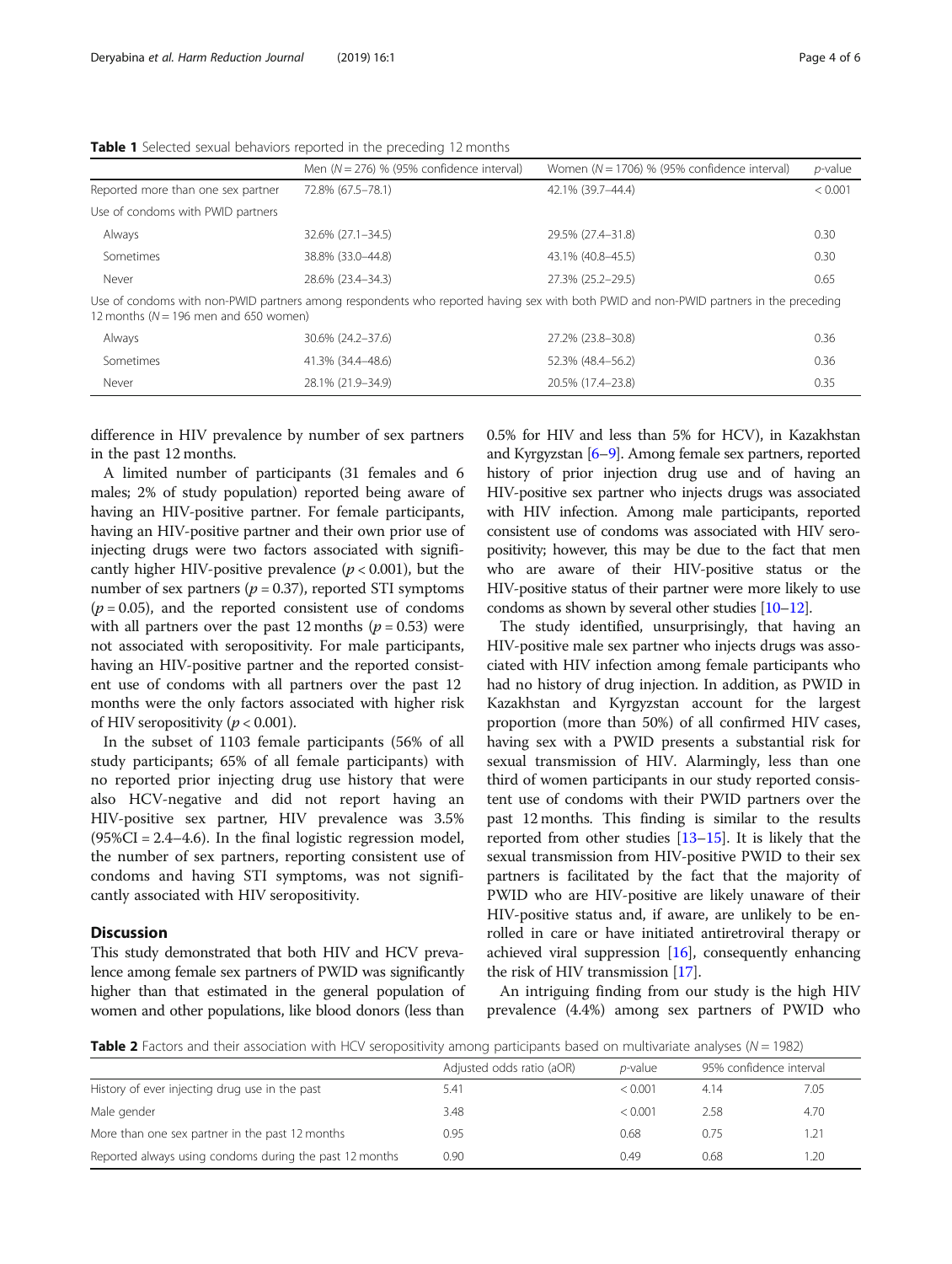reported never injecting drugs and who did not report having an HIV-positive PWID sex partner. This finding is consistent with results from another study conducted among sex partners of PWID in Almaty, Kazakhstan, which showed 10.4% HIV prevalence among female partners who reported never injecting drugs and the authors in the latter study assumed that HIV infection in this group occurred heterosexually [\[18](#page-5-0)]. In our study, HCV seroprevalence in the subset of sex partners of PWID who reported never injecting drugs and who did not report having an HIV-positive PWID sex partner was also high (13%). HCV is very effectively transmitted by injections and has been used as a biomarker for injecting-related risks [[19,](#page-5-0) [20\]](#page-5-0). Sexual transmission of HCV does occur, although rarely, among HIV-infected women and HIV-infected MSM [\[21,](#page-5-0) [22](#page-5-0)]. In other populations, sexual transmission of HCV in heterosexual couples is unlikely [[23](#page-5-0)–[25](#page-5-0)], and therefore, HCV infection can serve as a marker of parenteral transmission. This marker may be quite useful as earlier studies showed that self-reported information about injection drug use can be unreliable, usually underestimating such behavior, especially among women who often avoid disclosing their drug injection history due to fear of stigma [[26\]](#page-5-0). Thus, it is interesting to note that only a third of all HCV-positive women and almost 70% of all HCV-positive women without HIV infection in our study reported no prior history of injecting drug use, suggesting possible underreporting of injecting behavior. The absence of significant changes in the rates of HIV prevalence among pregnant women in both countries rules out increased antenatal screening as a cause of increased reporting of heterosexually acquired HIV, thus supporting the possibility that the reported increased prevalence of heterosexual transmission may be due to underreporting of injecting behavior.

The study had several limitations. It was conducted in select cities in Kazakhstan and Kyrgyzstan, which have the highest reported rates of HIV transmitted through sex; therefore, the survey results cannot be fully extrapolated to all regions or to Kazakhstan and/or Kyrgyzstan. In addition, the sampling of sex partners was not random, which may have influenced the prevalence of HIV and HCVAb. Additionally, ascertainment of drug use was dependent on self-report and examination for evidence of active drug use such as signs of intoxication or fresh injection marks does not exclude history of injection drug use. Lastly in our study, for prior sex behaviors, participants were asked to report on the number of sex partners during the past 12 months, which differs from the usual recall period used in studies of sex be-havior. A meta-analysis that included 28 studies [[27](#page-5-0)] showed that a recall period of 6 months was best for recalling a number of sex partners.

# Conclusion

HIV and HCV prevalence were alarmingly high among reportedly non-injecting sex partners of PWID in Kazakhstan and Kyrgyzstan. The high prevalence of HCV suggests possible underreporting of previous or current injection drug use, especially among women, likely due to fear of stigma and the need to provide socially desirable responses to questions regarding route of HIV acquisition. The study is unable to determine the magnitude of the effect of underreporting of injecting behaviors on the number of HIV-positive individuals who report sexual transmission as their risk factor for HIV acquisition. More accurate data on risk behavior for HIV acquisition will require training of surveillance officers in how to gain the confidence of the respondents, assuring them confidentiality of all reported information and the inclusion of HCVAb testing among individuals identified with HIV infection.

Programs for the prevention of HIV are urgently needed for PWID and their sex partners. Such programs should address both safer injecting drug use and safer sex behaviors in both groups. Establishing and scale-up of accessible programs for HIV testing and counseling, including rapid HIV testing, linkage of those found to be HIV-positive to care with prompt initiation of antiretroviral therapy are urgently needed, especially among those in discordant partnerships, with focus on achieving and maintaining viral suppression. In addition, scale-up of harm reduction programs including opioid agonist therapy is critical to reduce HIV transmission and improve engagement and adherence with HIV prevention and treatment which is of paramount importance to control the HIV epidemic in this region of the world.

#### Abbreviations

CDC: Centers for Disease Control and Prevention; DBS: Dried blood spot; ELISA: Enzyme-linked immunoabsorbent assay; HCV: Hepatitis C virus; HIV: Human immunodeficiency virus; IBBS: Integrated biological behavioral survey; PLHIV: Persons living with HIV; PWID: Persons who inject drugs

#### Acknowledgements

The authors would like to express their gratitude to the following individuals for their contribution to the study in Kazakhstan: V. Kruykova, V. Ivakin, L. Ganina, B. Sagimbayev, Zh. Tyutenova, A. Zhaparbekov, and M. Zhegolko, and in Kyrgyzstan: A. Dooronbekova, U. Chokmorova, Zh. Nupbaeva, R. Toktalieva, S. Asanbekova, Ch. Isaeva, N. Turdukulov, T. Joldoshbaev, G. Atazakova, A. Gulumkan-kyzy, R. Gazamova, B. Omurzakova, V. Sidorenko, O. Novikova, and V. Kebekbaeva. The authors would also like to thank Irene Benech, Richard Needle, Janell Wright, and Indira Aitmagambetova, from the Centers for Disease Control and Prevention (CDC), and Adrienne Hurst and Charon Gwynn from ICAP in New York for their inputs during the assessment design and protocol development.

#### Funding

This study was funded by the US Government Gender Challenge Funds within the framework of Cooperation Agreement 5U2GPS003031 signed by the US Centers for Disease Control and Prevention (CDC).

# Availability of data and materials

The datasets used and/or analyzed during the current study are available from the corresponding author on reasonable request.